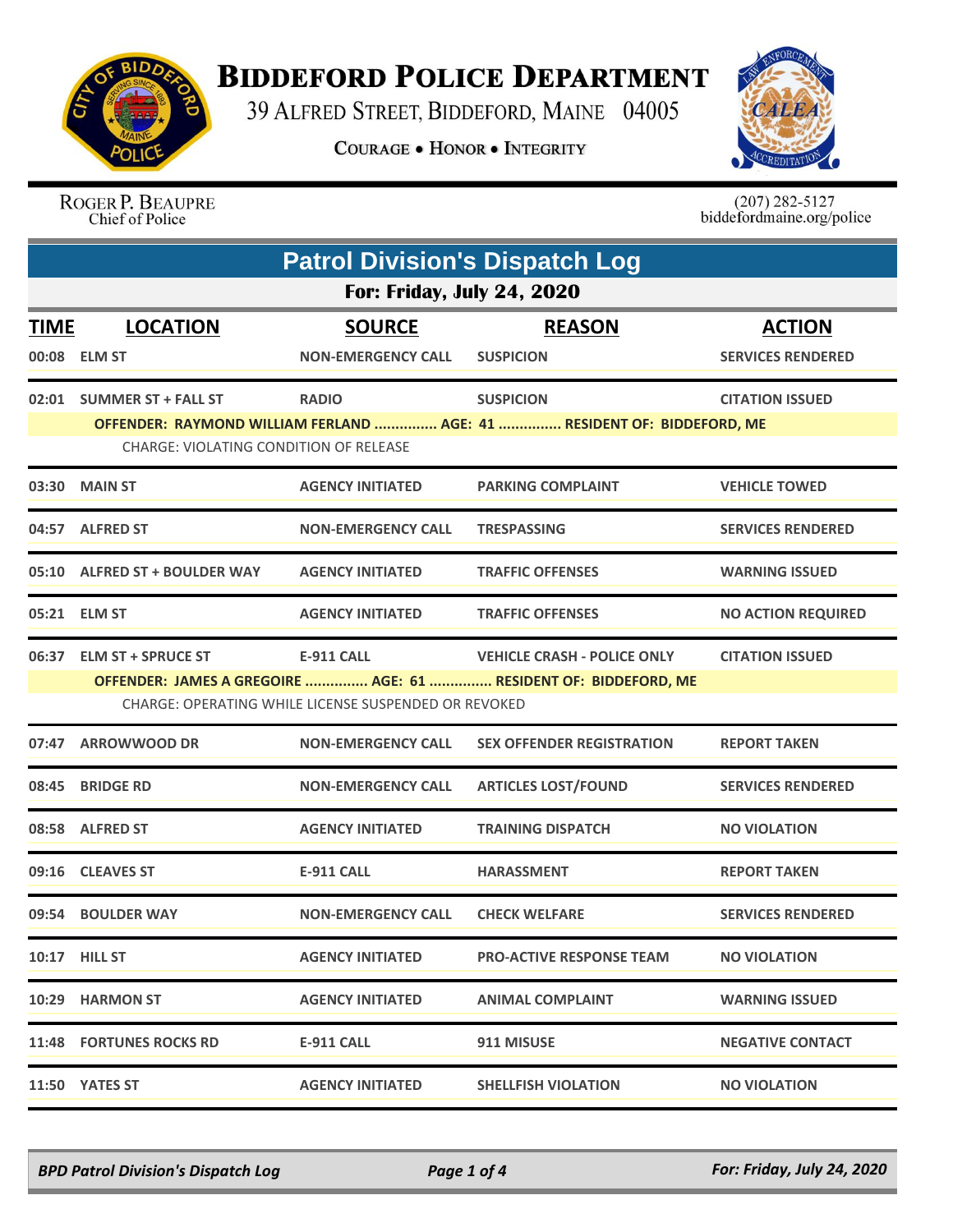| <b>TIME</b> | <b>LOCATION</b><br>12:01 MILE STRETCH RD   | <b>SOURCE</b><br><b>E-911 CALL</b> | <b>REASON</b><br><b>ARTICLES LOST/FOUND</b>                                                   | <b>ACTION</b><br><b>SERVICES RENDERED</b> |  |  |
|-------------|--------------------------------------------|------------------------------------|-----------------------------------------------------------------------------------------------|-------------------------------------------|--|--|
|             | 12:05 ALFRED ST                            | <b>WALK-IN AT STATION</b>          | <b>COURT ORDERED CHECK IN</b>                                                                 | <b>DISPATCH HANDLED</b>                   |  |  |
| 12:25       | MILE STRETCH RD + BRIDGE RD                | <b>AGENCY INITIATED</b>            | <b>SHELLFISH VIOLATION</b>                                                                    | <b>NO VIOLATION</b>                       |  |  |
|             | 12:31 SOUTH ST + MAPLEWOOD AVE             | <b>AGENCY INITIATED</b>            | <b>TRAFFIC OFFENSES</b>                                                                       | <b>WARNING ISSUED</b>                     |  |  |
|             | 12:34 PROSPECT ST                          | <b>NON-EMERGENCY CALL</b>          | <b>PAPERWORK</b>                                                                              | <b>SERVICES RENDERED</b>                  |  |  |
|             | 12:38 SOUTH ST + WESTERN AVE               | <b>AGENCY INITIATED</b>            | <b>TRAFFIC OFFENSES</b>                                                                       | <b>WARNING ISSUED</b>                     |  |  |
|             | 12:45 ALFRED ST                            | E-911 CALL                         | <b>ANIMAL COMPLAINT</b>                                                                       | <b>SERVICES RENDERED</b>                  |  |  |
|             | 12:46 SOUTH ST                             | <b>AGENCY INITIATED</b>            | <b>TRAFFIC OFFENSES</b>                                                                       | <b>WARNING ISSUED</b>                     |  |  |
|             | 12:50 GRANITE POINT RD + POOL ST           | <b>AGENCY INITIATED</b>            | <b>TRAFFIC OFFENSES</b>                                                                       | <b>WARNING ISSUED</b>                     |  |  |
|             | 12:53 SOUTH ST                             | <b>AGENCY INITIATED</b>            | <b>TRAFFIC OFFENSES</b>                                                                       | <b>WARNING ISSUED</b>                     |  |  |
|             | 12:59 MAY ST + SOUTH ST                    | <b>AGENCY INITIATED</b>            | <b>TRAFFIC OFFENSES</b>                                                                       | <b>VSAC ISSUED</b>                        |  |  |
|             | 12:59 SULLIVAN ST                          | <b>NON-EMERGENCY CALL</b>          | <b>CODES ENFORCEMENT</b>                                                                      | <b>SERVICES RENDERED</b>                  |  |  |
| 13:26       | <b>COMMERCIAL ST</b>                       | <b>NON-EMERGENCY CALL</b>          | <b>FUEL BURN OFF</b>                                                                          | <b>NO ACTION REQUIRED</b>                 |  |  |
|             | 13:39 SOUTH ST + SHAWS HILL DR             | <b>AGENCY INITIATED</b>            | <b>TRAFFIC OFFENSES</b>                                                                       | <b>WARNING ISSUED</b>                     |  |  |
|             | 13:40 SOUTH ST                             | <b>AGENCY INITIATED</b>            | <b>PARKING COMPLAINT</b><br>OFFENDER: DORRANCE M CROCKER  AGE: 57  RESIDENT OF: BIDDEFORD, ME | <b>CITATION ISSUED</b>                    |  |  |
|             | <b>CHARGE: FAILURE TO REGISTER VEHICLE</b> |                                    |                                                                                               |                                           |  |  |
|             | 13:42 MARBLEHEAD LN                        | E-911 CALL                         | 911 MISUSE                                                                                    | <b>SERVICES RENDERED</b>                  |  |  |
|             | 13:43 ALFRED ST                            | <b>AGENCY INITIATED</b>            | <b>TRAFFIC OFFENSES</b>                                                                       | <b>NO VIOLATION</b>                       |  |  |
|             | 13:47 SOUTH ST + BROOK ST                  | <b>AGENCY INITIATED</b>            | <b>TRAFFIC OFFENSES</b>                                                                       | <b>VSAC ISSUED</b>                        |  |  |
|             | 13:48 ALFRED ST                            | <b>NON-EMERGENCY CALL</b>          | <b>CHECK WELFARE</b>                                                                          | <b>SERVICES RENDERED</b>                  |  |  |
|             | 14:06 SOUTH ST + MCKENNEY DR               | <b>AGENCY INITIATED</b>            | <b>TRAFFIC OFFENSES</b>                                                                       | <b>WARNING ISSUED</b>                     |  |  |
|             | 14:15 SULLIVAN ST                          | <b>NON-EMERGENCY CALL</b>          | <b>HARASSMENT</b>                                                                             | <b>UNFOUNDED</b>                          |  |  |
|             | 14:17 SOUTH ST                             | <b>AGENCY INITIATED</b>            | <b>TRAFFIC OFFENSES</b>                                                                       | <b>VSAC ISSUED</b>                        |  |  |
|             | 14:29 SOUTH ST + WESTERN AVE               | <b>AGENCY INITIATED</b>            | <b>TRAFFIC OFFENSES</b>                                                                       | <b>WARNING ISSUED</b>                     |  |  |
|             | 14:35 SOUTH ST                             | <b>AGENCY INITIATED</b>            | <b>TRAFFIC OFFENSES</b>                                                                       | <b>WARNING ISSUED</b>                     |  |  |

*BPD Patrol Division's Dispatch Log Page 2 of 4 For: Friday, July 24, 2020*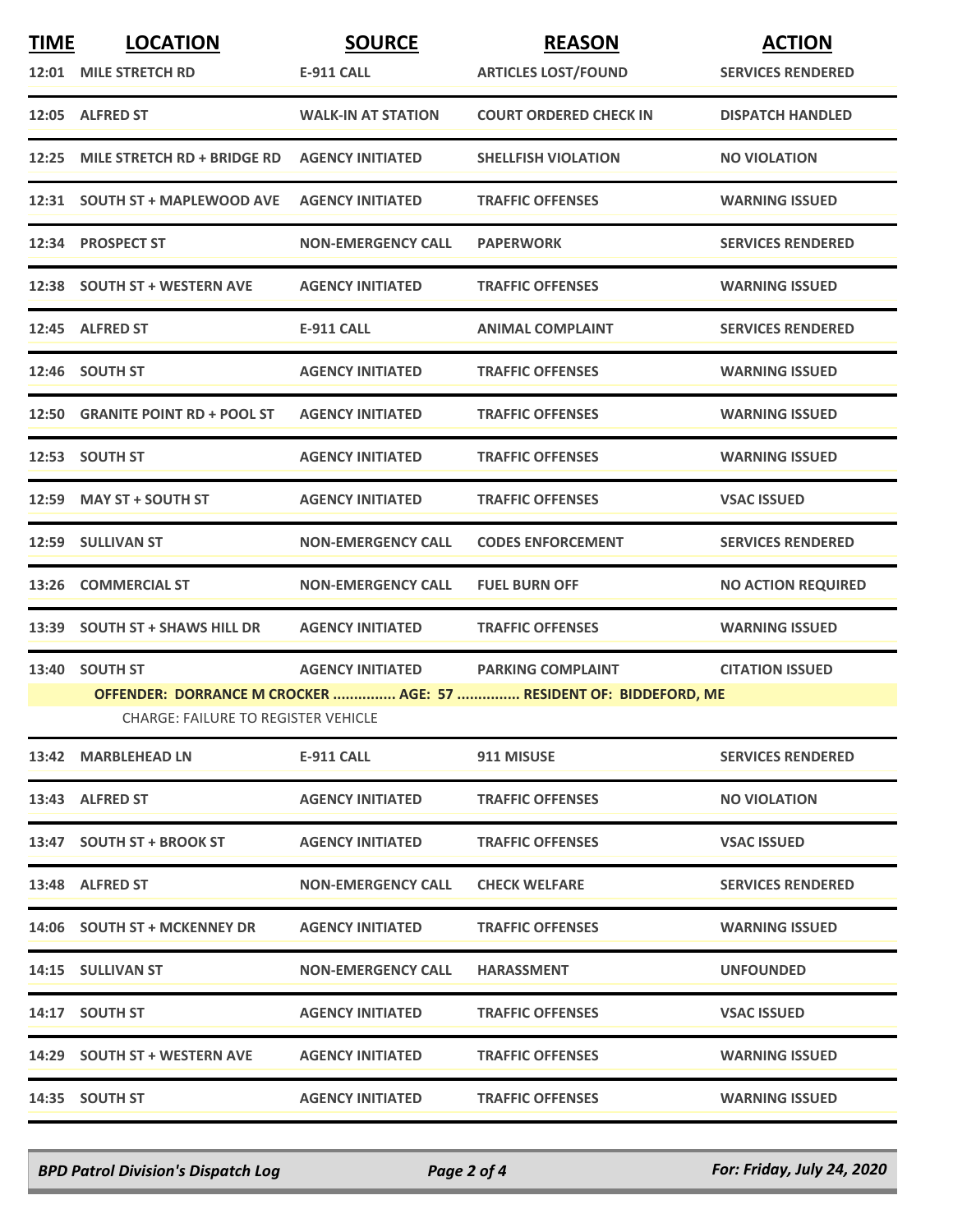| <b>TIME</b> | <b>LOCATION</b>              | <b>SOURCE</b>             | <b>REASON</b>                 | <b>ACTION</b>               |
|-------------|------------------------------|---------------------------|-------------------------------|-----------------------------|
|             | <b>14:38 MAIN ST</b>         | <b>AGENCY INITIATED</b>   | <b>ANIMAL COMPLAINT</b>       | <b>SERVICES RENDERED</b>    |
|             | 14:46 WEST ST                | <b>AGENCY INITIATED</b>   | <b>TRAFFIC OFFENSES</b>       | <b>WARNING ISSUED</b>       |
|             | 14:52 WEST ST                | <b>AGENCY INITIATED</b>   | <b>TRAFFIC OFFENSES</b>       | <b>WARNING ISSUED</b>       |
|             | 15:13 FOREST ST              | <b>AGENCY INITIATED</b>   | <b>TRAFFIC OFFENSES</b>       | <b>WARNING ISSUED</b>       |
|             | 15:15 ALFRED ST              | <b>WALK-IN AT STATION</b> | <b>PAPERWORK</b>              | <b>SERVICES RENDERED</b>    |
|             | 15:20 WATER ST               | <b>NON-EMERGENCY CALL</b> | <b>ALL OTHER</b>              | <b>SERVICES RENDERED</b>    |
|             | 15:22 WEST ST                | <b>AGENCY INITIATED</b>   | <b>TRAFFIC OFFENSES</b>       | <b>WARNING ISSUED</b>       |
|             | 15:22 ELM ST                 | <b>E-911 CALL</b>         | <b>CHECK WELFARE</b>          | <b>SERVICES RENDERED</b>    |
|             | 15:26 MAIN ST                | <b>AGENCY INITIATED</b>   | <b>POLICE INFORMATION</b>     | <b>NO ACTION REQUIRED</b>   |
|             | 15:30 WEST ST + GERTRUDE AVE | <b>AGENCY INITIATED</b>   | <b>TRAFFIC OFFENSES</b>       | <b>WARNING ISSUED</b>       |
|             | 15:34 MARINER WAY            | <b>E-911 CALL</b>         | 911 MISUSE                    | <b>NO ACTION REQUIRED</b>   |
|             | 15:38 PROSPECT ST            | <b>NON-EMERGENCY CALL</b> | <b>CHECK WELFARE</b>          | <b>SERVICES RENDERED</b>    |
|             | 15:44 ASHLAND ST             | <b>AGENCY INITIATED</b>   | <b>PAPERWORK</b>              | <b>NEGATIVE CONTACT</b>     |
|             | 15:45 WEST ST                | <b>AGENCY INITIATED</b>   | <b>TRAFFIC OFFENSES</b>       | <b>WARNING ISSUED</b>       |
|             | 15:46 GILBERT PL             | <b>E-911 CALL</b>         | <b>DISTURBANCE / NOISE</b>    | <b>NO ACTION REQUIRED</b>   |
|             | 15:47 ALFRED ST              | <b>E-911 CALL</b>         | 911 MISUSE                    | <b>NO ACTION REQUIRED</b>   |
|             | 15:50 WEST ST                | <b>AGENCY INITIATED</b>   | <b>TRAFFIC OFFENSES</b>       | <b>WARNING ISSUED</b>       |
|             | 15:57 PROSPECT ST            | <b>AGENCY INITIATED</b>   | <b>PAPERWORK</b>              | <b>PAPERWORK NOT SERVED</b> |
|             | 15:59 ACORN ST               | <b>NON-EMERGENCY CALL</b> | <b>CHECK WELFARE</b>          | <b>SERVICES RENDERED</b>    |
|             | 16:05 WEST ST + GRANITE ST   | <b>AGENCY INITIATED</b>   | <b>TRAFFIC OFFENSES</b>       | <b>WARNING ISSUED</b>       |
|             | 16:13 HILL ST + WEST ST      | <b>AGENCY INITIATED</b>   | <b>TRAFFIC OFFENSES</b>       | <b>WARNING ISSUED</b>       |
|             | 16:17 OCEAN AVE              | <b>AGENCY INITIATED</b>   | <b>DEAD SEAL</b>              | <b>SERVICES RENDERED</b>    |
|             | <b>16:32 WESTFIELD ST</b>    | E-911 CALL                | 911 MISUSE                    | <b>NEGATIVE CONTACT</b>     |
|             | 16:38 ALFRED ST              | <b>NON-EMERGENCY CALL</b> | <b>COURT ORDERED CHECK IN</b> | <b>DISPATCH HANDLED</b>     |
|             | 16:41 BACON ST + FOSS ST     | <b>NON-EMERGENCY CALL</b> | <b>CHECK WELFARE</b>          | <b>SERVICES RENDERED</b>    |

*BPD Patrol Division's Dispatch Log Page 3 of 4 For: Friday, July 24, 2020*